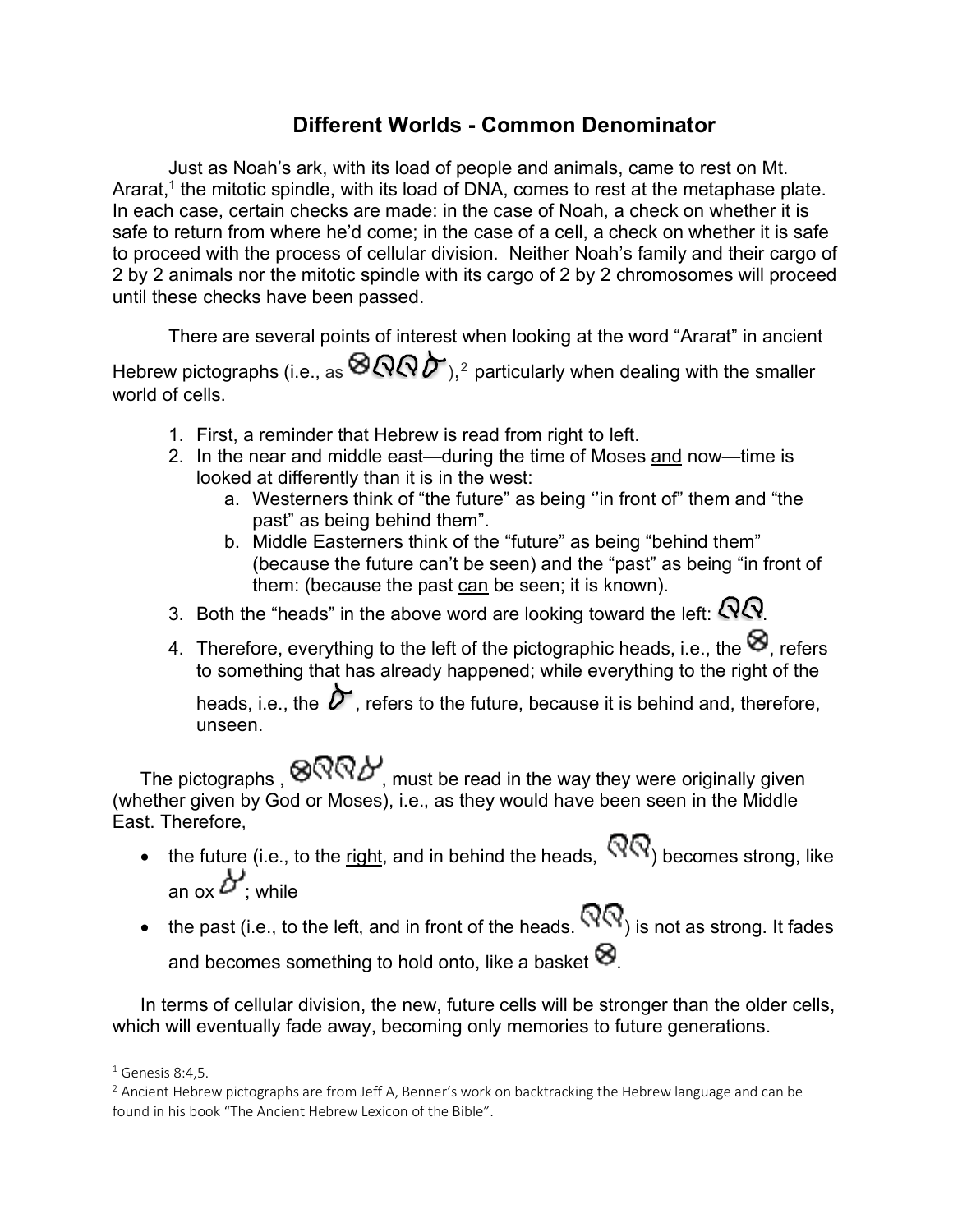In terms of the actual mountain in Turkey, Mount Ararat is a compound volcano. If you look at an actual picture of this volcano, it looks like there are two volcanos instead of one. A compound volcano is defined as a land form that consists of a complex of two or more vents, or a volcano that has an associated volcanic dome, either in its crater or on its flanks (i.e., on one side or the other). In the case of Mt. Ararat, the complex was formed by the interaction of plate tectonics, which have forced the older and younger domes apart.

Only "structural geologists" really understand the workings of plate tectonics, and only "cytologists" really understand the workings of cells, so...why am I even talking about this? Because God knows everything! Therefore, it's no wonder that His language is an all-inclusive one. Remember Pentecost? When God speaks, everyone hears it in his or her own language...via his or her own expertise. As "children", we can only capture small bits of this "inclusiveness", as seen the Figure A, below:

## FIGURE A. THE MEANING OF ARARAT IN TWO DIFFERENT WORLDS



The ancient Hebrew for Ararat, with arrows representing a decrease in size

named Ararat:

A cellular representation of duplicated chromosomes and where they come to rest during metaphase:

(See "Noah in a Cellular World: Mitosis" 2<sup>nd</sup> Edition, Chapter 11, Comparison external and solidar trong, mission 2 next<br>http://webiasemarkand.html?httphase Plate.) fil. Mil. Alaial an